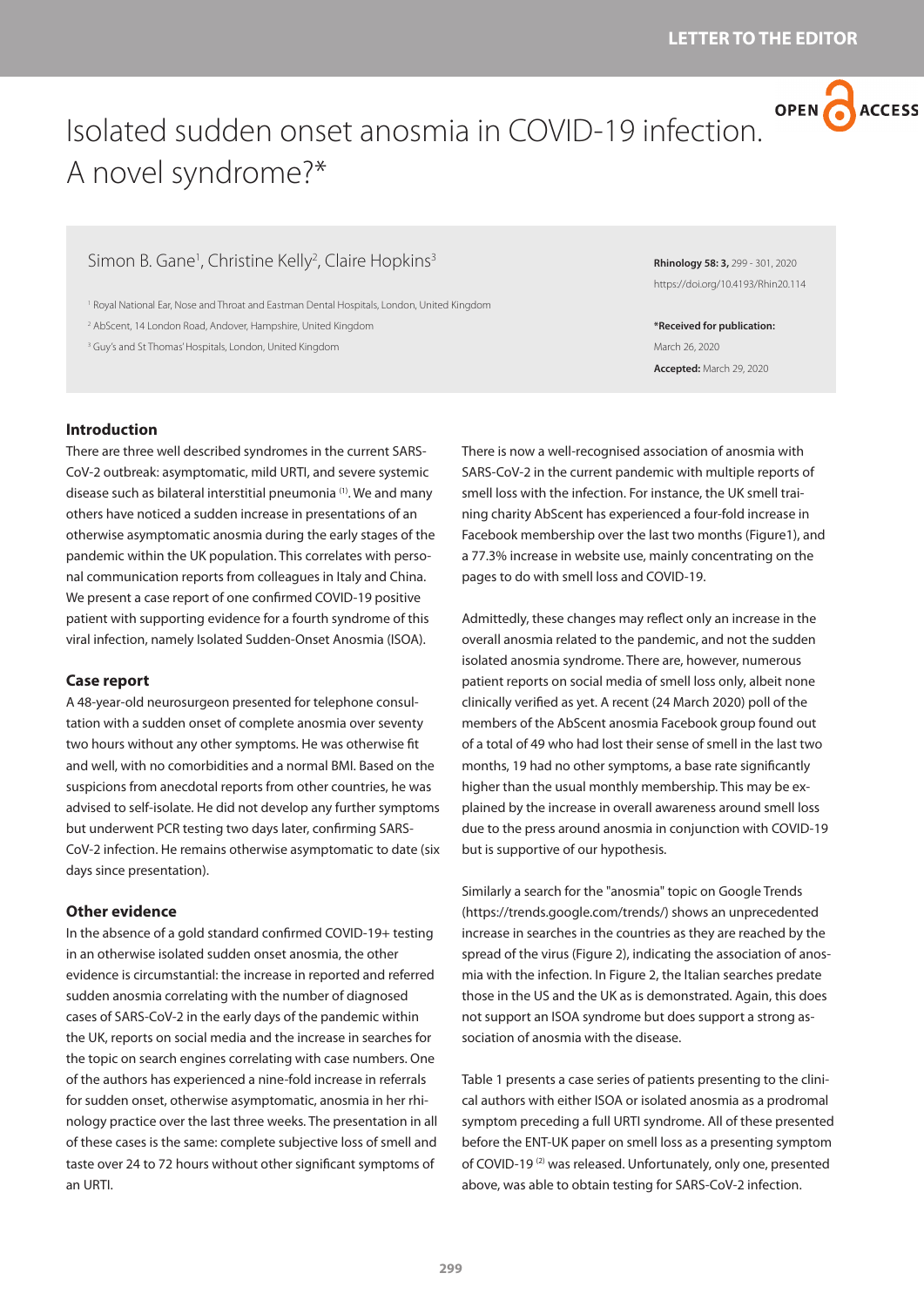#### *Gane et al.*



weekly new membership of AbScent Facebook group

Figure 1. Week y new membership numbers of AbScent Face Book group showing unprecedented four-fold increase in mid-March as UK pandemie arrived.

# **Aetiology**

In the absence of full objective smell assessment and nasendoscopy (contraindicated in the current situation) the precise aetiology of this syndrome remains undetermined. Two possibilities seem likely: olfactory cleft syndrome<sup>(3)</sup> with mucosal obstruction of the olfactory cleft and a "conductive" loss, or a post-viral anosmia syndrome with direct infection of the olfactory mucosa and destruction of the olfactory sensory neurons: a "neural" loss. These syndromes have different outcomes, in the olfactory cleft syndrome we would expect a relatively rapid return of normal olfaction with the resolution of any other nasal symptoms. In the "neural" case, recovery would be prolonged and with a higher chance of persistent olfactory deficit.

#### **Treatment**

Although there are no recognised evidence-based protocols for the management of sudden anosmia in a presumed viral infection, general guidelines can be drawn from the current recommendations.

There is a role for the use of empirical oral steroids in idiopathic anosmia to decrease inflammation and oedema<sup>(4)</sup>, but in these cases we do not recommend oral steroids due the increased risks of immunosuppression in the current pandemic. The use of intranasal steroids seems relatively low risk, however it is unlikely to impact the presumed neurological cause of the anosmia in this syndrome. For those currently taking intranasal steroids with a low bioavailability we recommend continuing on them, but the small risk of exacerbating upper respiratory tract infection with the virus and the low probability of benefit lead us to also recommend against the initiation of intranasal steroid therapy.

Smell training (5) has been demonstrated to have a positive impact on smell recovery in almost every form of smell loss (6,7). It is safe, simple, uses easily available domestic products and can be done at home, making it an ideal intervention in the midst of Table 1. summary of the case series: patients presenting to the clinicianauthors' practice in the last 2 weeks with ISOA.

| Age | Gen-<br>der | Time<br>since<br>onset<br>(weeks) | <b>Other symptoms</b>                                                                           | <b>Positive</b><br>test<br>result? | <b>Self</b><br>isolating?                 |
|-----|-------------|-----------------------------------|-------------------------------------------------------------------------------------------------|------------------------------------|-------------------------------------------|
| 33  | M           | 3                                 | Mild flu like symptoms<br>lasting <24 hours, no<br>cough or fever, anos-<br>mia presented first | <b>Not</b><br>tested               | $N - ad-$<br>vised no<br>need             |
| 39  | F           | 1                                 | Sore throat, fatique,<br>myalgia, cough, pre-<br>sented at same time                            | <b>Not</b><br>tested               | $Y - te-$<br>lephone<br>consulta-<br>tion |
| 31  | F           | $\overline{2}$                    | Mild sore throat, pre-<br>sentedat same time                                                    | <b>Not</b><br>tested               | $N - ad-$<br>vised no<br>need             |
| 35  | F           | $\overline{2}$                    | Isolated symptom                                                                                | <b>Not</b><br>tested               | N                                         |
| 41  | M           | $\overline{2}$                    | Isolated symptom                                                                                | Not<br>tested                      | N                                         |
| 27  | M           | 1                                 | Mild muscle aches.<br>anosmia presented<br>first                                                | <b>Not</b><br>tested               | N                                         |
| 40  | M           | 3                                 | Short episode of fever,<br>anosmia presented<br>soon after                                      | <b>Not</b><br>tested               | $N - ad-$<br>vised no<br>need             |
| 33  | M           | $\overline{2}$                    | Isolated symptom                                                                                | <b>Not</b><br>tested               | N                                         |
| 37  | M           | $\overline{2}$                    | Isolated symptom                                                                                | <b>Not</b><br>tested               | N                                         |
| 48  | M           | 3                                 | Isolated symptom                                                                                | positive                           | Y                                         |
| 50  | M           | 1 day                             | Isolated symptom as<br>prodrome with myal-<br>gia symptoms onset<br>24hr later                  | <b>Not</b><br>tested               | Y                                         |

social distancing. Full instructions can be found on the AbScent website (www.abscent.org).

#### **Expected recovery**

Although it is too early to tell at this moment whether this form of smell loss will follow the pattern of other post viral syndromes  $(8)$  it seems likely that the underlying pathological mechanism is the same and a similar pattern of smell recovery, either partial or complete over several months, is to be expected (9). This is supported by some anecdotal reports from areas already affected by the virus.

# **Conclusion and recommendations**

We posit that there is a heretofore unrecognised syndrome of SARS-CoV-2 infection: Isolated Sudden-Onset Anosmia (ISOA). Current guidelines for self-isolation do not recognise this and at least one of the patients in the case series was given official